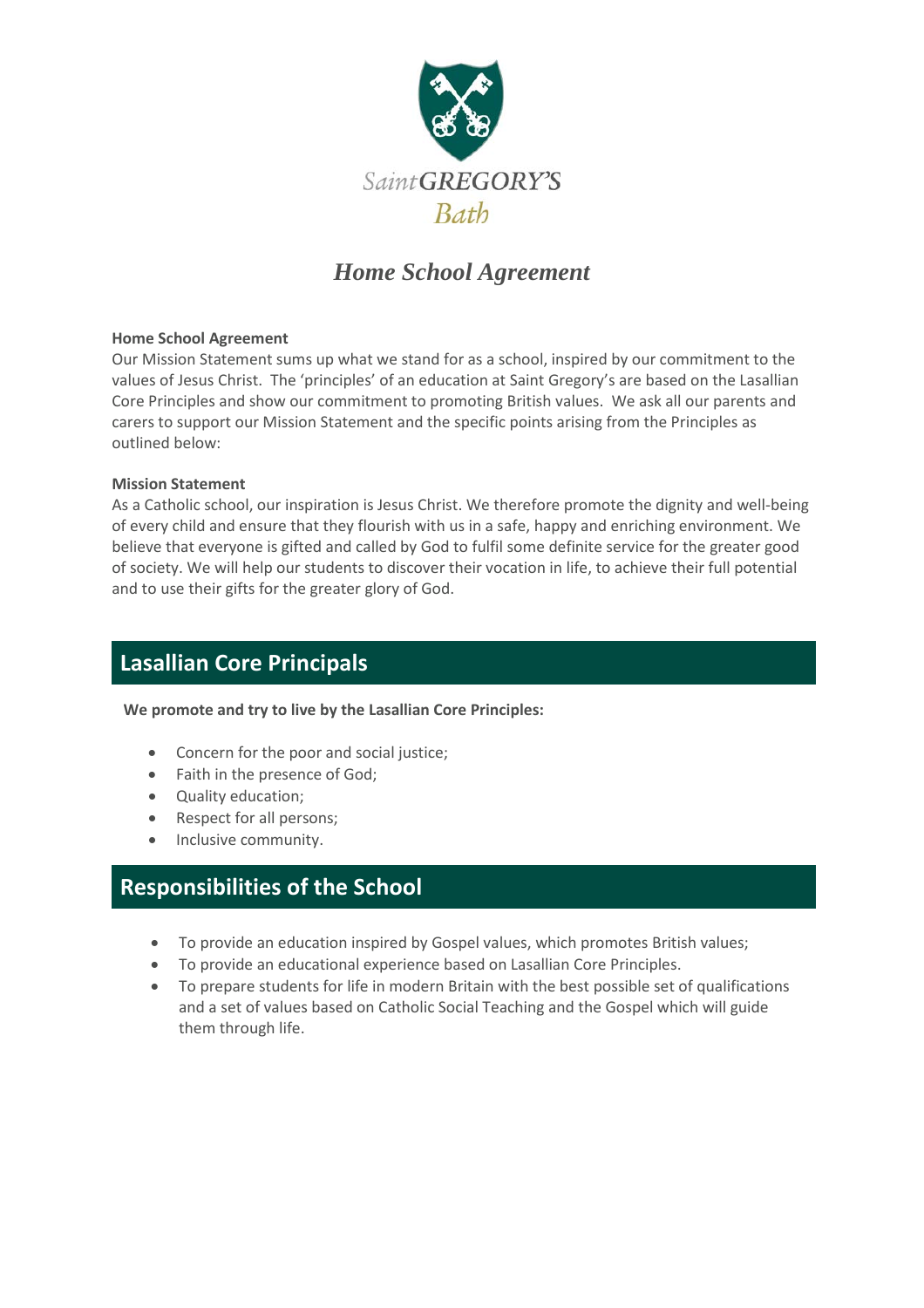

# **Responsibilities of Parents and Carers**

- To support the Mission and the Principles of an education at Saint Gregory's;
- To support the authority and discipline of the school thereby helping their child to achieve maturity, self-discipline and self-control;
- To make sure that their children come to school regularly, on time, refreshed, alert, correctly dressed and properly equipped for the day's activities and to encourage them to behave in a responsible manner on the way to and from school;
- To engage with staff respectfully at all times according to the principles of the Mission Statement;
- To ensure as much as possible that their child's behaviour outside of school, including online, does not impact negatively on their behaviour in school;
- To support all school policies as approved by the Governing Body.

## **Responsibilities of Students**

- To support the values of the school as expressed in the Mission Statement, the Student Creed and the Lasallian Core Principles;
- To aim for the highest standards in all aspects of school life, to come to school ready to learn;
- To co-operate willingly with the staff, to accept their authority and to follow the school code of behaviour;
- To be polite and to consider and respect the feelings and property of others both in school and in the wider community;
- To complete homework punctually and to the best of their ability;
- To care for the grounds, buildings, furniture, equipment and books provided for them by the school;
- To follow the principles of good behaviour as set out in Behaviour for Excellence Policy;
- To follow the Acceptable Use Policy.

## **As partners each person signing this document commits him/herself to ensuring that together we will:**

- Support the foundational values of the school as expressed in the Mission Statement and Lasallian values;
- Ensure that when there are tensions between the partners that we all work together to reconcile differences, to mend relationships and to re-establish trust;
- Maintain a focus on the well-being and formation of our students in best traditions of Catholic education as the primary purpose of the school.